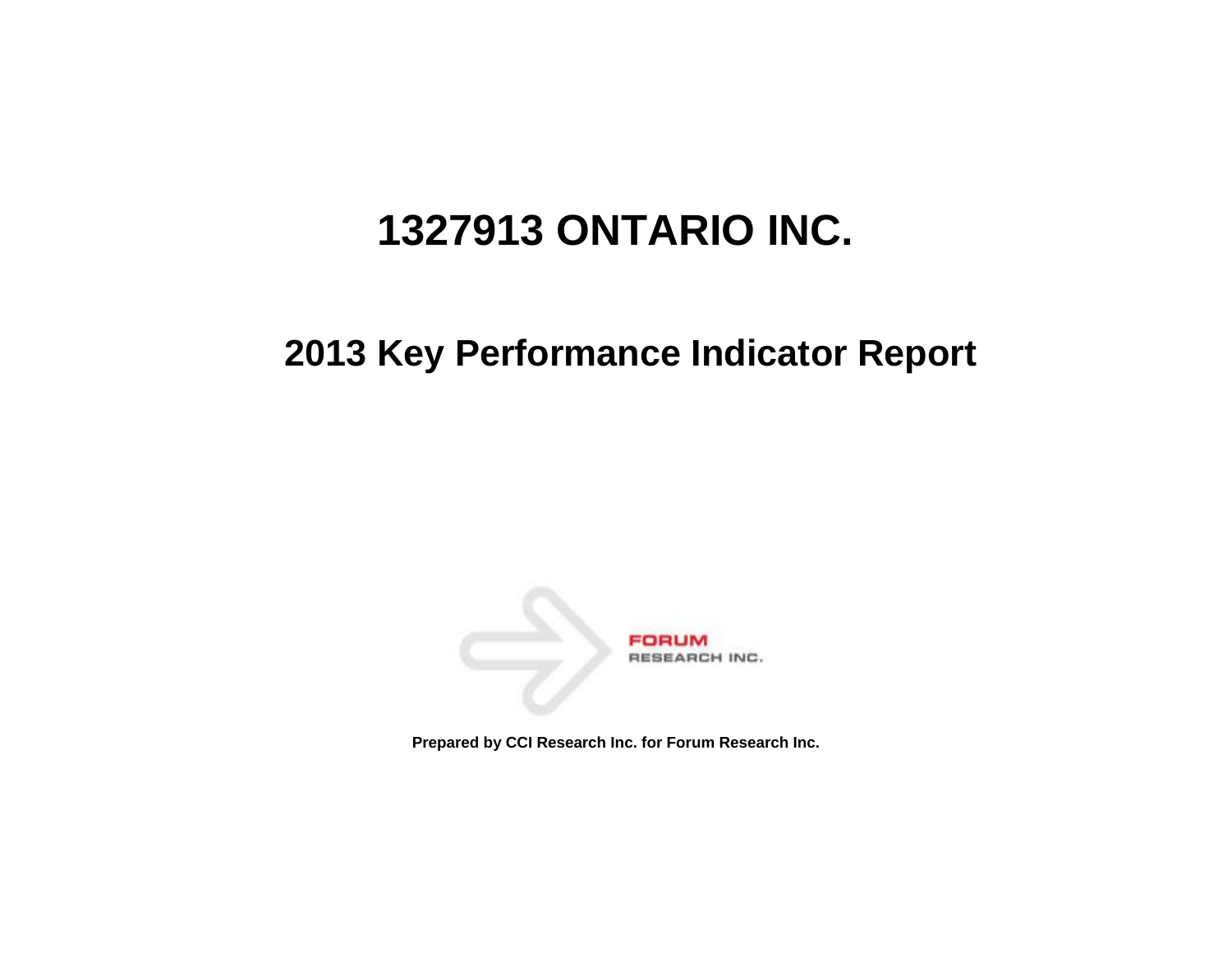# **2013 KEY PERFORMANCE INDICATOR REPORT 1327913 ONTARIO INC.**

#### **Introductory Comments**

 This report was developed by CCI Research Inc., a subcontractor of Forum Research Inc. ("Forum"). Forum is the third-party service provider working on behalf of the Superintendent of Private Career Colleges ("Superintendent") to deliver the services required to calculate and publish Key Performance Indicators ("KPIs") for Ontario's private career colleges ("PCCs").

#### **Private Career College Key Performance Indicators**

For the 2013 Collection Cycle, three Superintendent-defined "PCC KPIs"<sup>1</sup> are posted at the institution, campus, and program levels for PCCs approved to enrol students funded by the Ontario Student Assistance Program ("OSAP"):

- **1. Graduation Rate:** the percentage of students that enrolled in a vocational program and successfully graduated from the program within a period that is no more than twice as long as the program's approved duration. The Graduation Rate KPI will not include enrolled students who withdraw from a vocational program within the allowed Grace Period (25% of program duration to a maximum of eight weeks);
- **2. Graduate Employment Rate:** the percentage of graduates of a vocational program in the labour force who were employed six months after graduation; and
- **3.** Graduate Employment Rate in the Field of Study: the percentage of graduates of a vocational program in the labour force who were employed in a related or partially related field six months after graduation.

 The PCC KPIs included in this report represent outcomes for students who graduated during the 2013 calendar year, or were enrolled in programs for which 200% of the approved program duration completed during the 2013 calendar year, or both. Graduate employment data was collected using a Graduate Outcomes Survey conducted during three survey windows in the 2013 KPI Collection Cycle:

- 1. Students with graduation dates between January 1 and April 30, 2013 were surveyed between October 1 and December 31, 2013;
- 2. Students with graduation dates between May 1 and August 31, 2013 were surveyed between January 1 and March 31, 2014; and,
- 3. Students with graduation dates between September 1 and December 31, 2013 were surveyed between June 1 and August 31, 2014.

#### **OSAP Default Rate**

 This report also provides OSAP Default Rates for vocational programs provided by PCCs approved to enrol students funded by OSAP. The Default Rate is measured by the number of borrowers who received a Canada-Ontario Integrated Student Loan (COISL) in 2010-11 and did not receive COISL funding in 2011-12, and were in default of their loan repayment obligations as of July 2013.

#### **Notes & Contact Information**

 To ensure the protection of students' privacy, Graduation Rate KPI for programs with fewer than five (5) enrolled students have been marked "SS" to indicate that results are based on a small sample size. Similarly, for the Graduate Employment Rate and Graduate Employment Rate in the Field of Study programs with fewer than five (5) graduates and fewer than 5 graduates in the labour force have been marked "SS". For programs with no applicable entrants, or in which no graduates completed the survey, results are shown as "ND" to indicate that no data is available.

Relevant footnotes have been included at the bottom of each page. These usually indicate the respondents who were considered for the current question based on responses to earlier questions.

included in the KPI calculations. For more detail around the Graduate Outcomes Survey and reporting methodology, please refer to the [KPI Operating Procedure](http://www.pcckpi.ca/Files/2013-14 Private Career College KPI Operating Procedure.pdf) and Frequently Asked Questions. Please note that only graduates who were contacted by phone, agreed to complete the Graduate Outcomes Survey, and were validated by the Date of Birth question (Q. 44) were eligible to be

For assistance regarding data, report or policy issues relating to the PCC KPI initiative please contact:

**Data Issues:** Forum Research Inc., [pcckpi@forumresearch.com](mailto:pcckpi@forumresearch.com)

**Report Issues:** CCI Research Inc., [pcckpi@cci-research.com](mailto:pcckpi@cci-research.com) 

Policy Issues: Rachel Ross - MTCU, Rachel.Ross@ontario.ca

<sup>1</sup> The remaining two Superintendent-defined PCC KPIs – Graduate Satisfaction Rate and Employer Satisfaction Rate – will be posted for the 2014 Collection Cycle and going forward.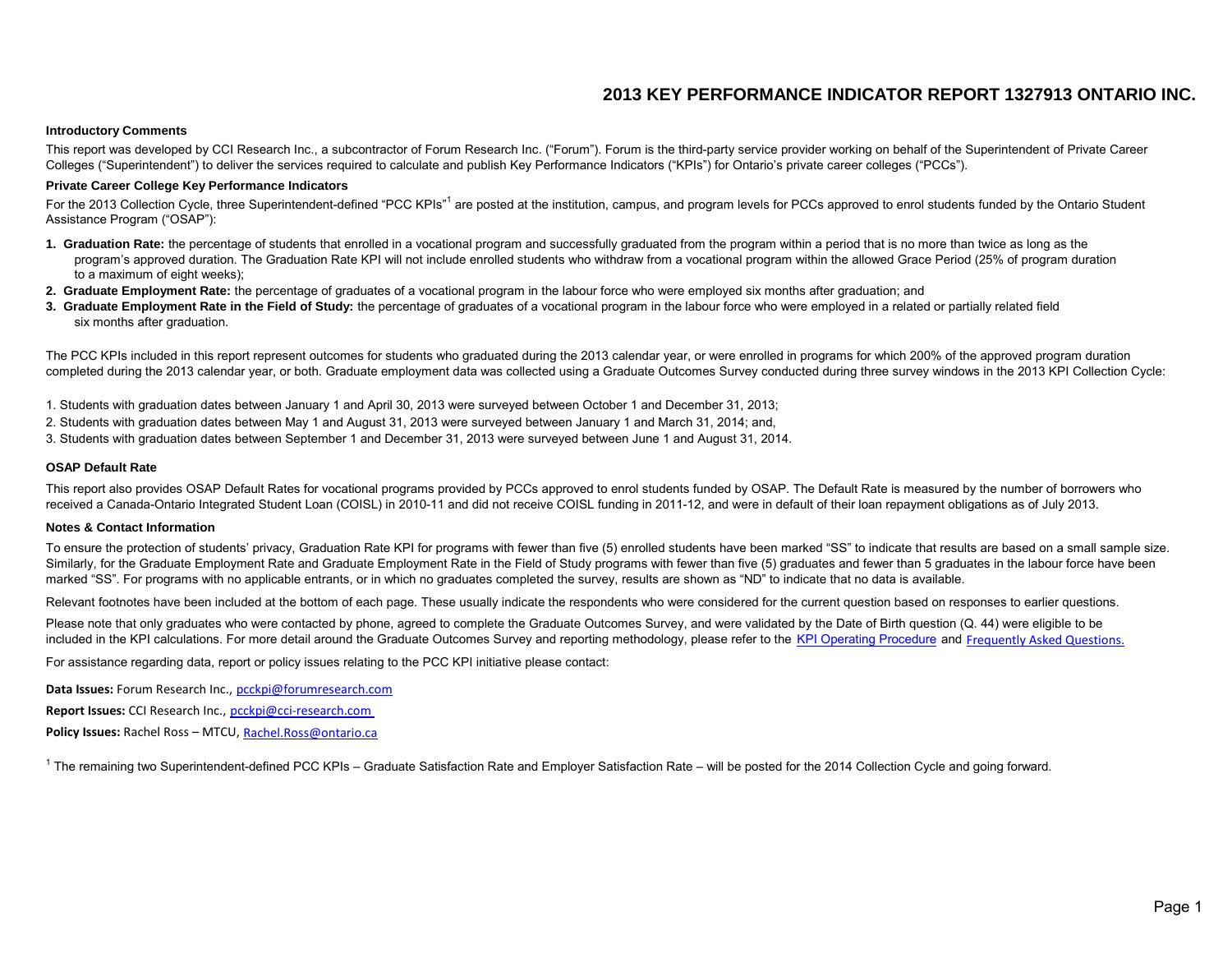## **INSTITUTIONAL AND CAMPUS LEVEL KEY PERFORMANCE INDICATORS FOR 1327913 ONTARIO INC.**

|                                                                             | <b>GRADUATION</b><br><b>RATE</b><br>(KPI %) | <b>Q6. GRADUATE</b><br><b>EMPLOYMENT</b><br><b>RATE</b><br>(KPI %) | <b>Q20. GRADUATE</b><br><b>EMPLOYMENT</b><br><b>RATE IN THE</b><br><b>FIELD OF STUDY</b><br>(KPI %) |
|-----------------------------------------------------------------------------|---------------------------------------------|--------------------------------------------------------------------|-----------------------------------------------------------------------------------------------------|
| OVERALL - SURVEY POPULATION (All 2013 OSAP-<br><b>APPROVED PCCS)</b>        | 77.2%                                       | 71.2%                                                              | 48.0%                                                                                               |
| OVERALL - 1327913 ONTARIO INC.                                              | 90.3%                                       | 93.3%                                                              | 66.7%                                                                                               |
| CAMPUS - WILLIS COLLEGE OF BUSINESS, HEALTH &<br><b>TECHNOLOGY, COBOURG</b> | 90.3%                                       | 93.3%                                                              | 66.7%                                                                                               |